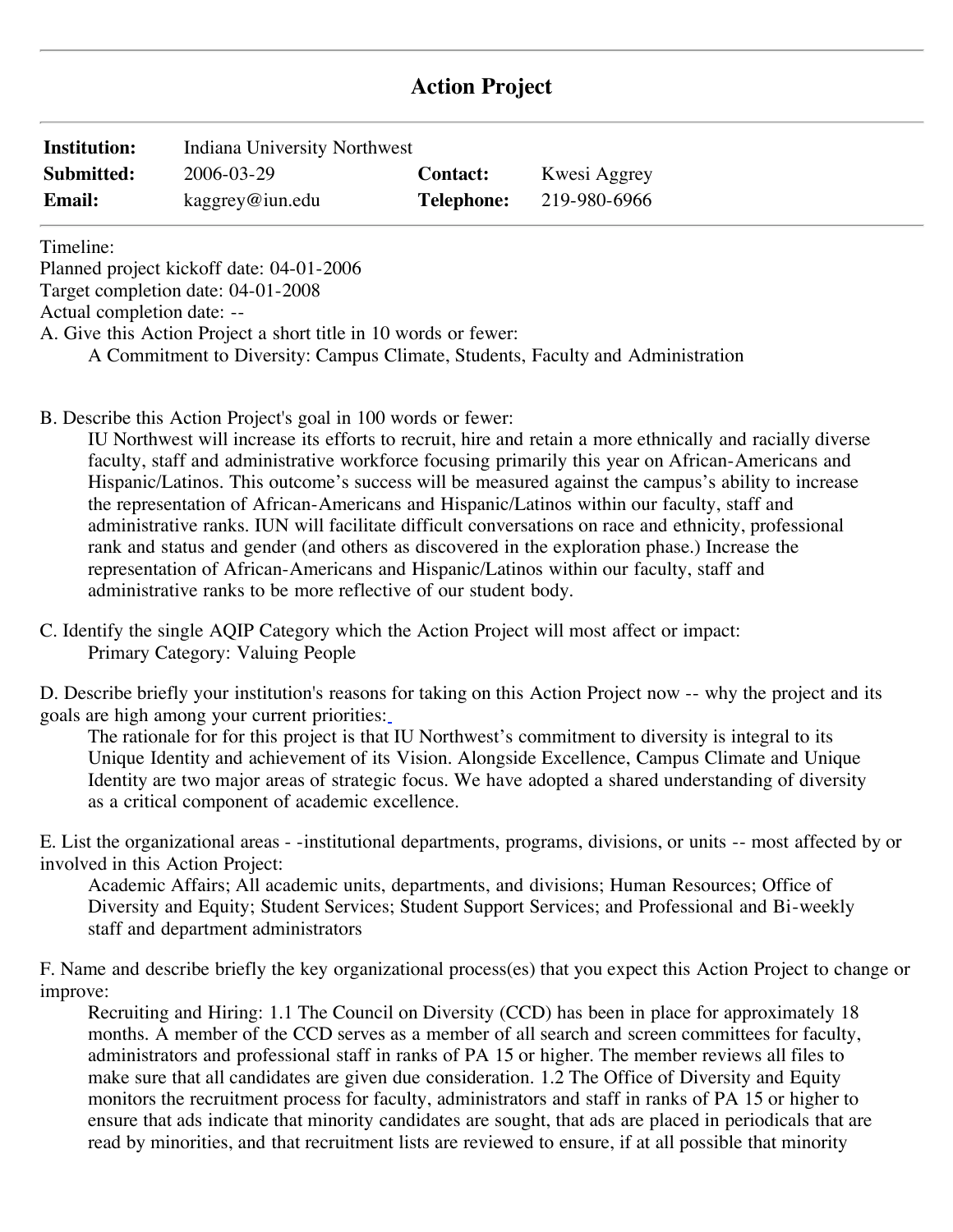candidates are included. Mentoring and Retaining: 2.1. The Office of Diversity and Equity created the FRAME process for mentoring new faculty. This process encourages each new faculty member to be offered a mentor who will work with that person to provide information to assist the faculty member in progressing toward tenure or continued employment at IU Northwest. 2.2. The Committee will offer a mentoring workshop to all new mentors by September 15 of each academic year. 2.3. The Committee in collaboration with the Deans, Directors and Chairs will assign mentors to each new faculty member by the first week of each academic year. 2.4. The Committee will develop a list of information that the mentor will provide to the mentee. 2.5. The Committee will collaborate with CETL to provide faculty development workshops each year in line with the FRAME recommendations. 2.6 The staff process includes promotion opportunities including the internal advertising of jobs available on the campus. 2.7 The staff process includes training and development for the operational tasks of the job such as submitting payroll, handling computer software, using PeopleSoft, submitting purchase orders, submitting requests to pay travel, submitting purchase orders and other specific job tasks. 2.8 Study Circles will be formed to initiate 'Difficult Conversations' to assess the issues that require further discussion on, but not limited to race and ethnicity, gender, orientation etc.

G. Explain the rationale for the length of time planned for this Action Project (from kickoff to target completion):

 occur in the following phases: Phase One : • Increase the number of African-American and study circles; • Formulate and implement a pilot 'Difficult Conversations' study circle on aspects of process to assess the 'Difficult Conversations' study circles component; • Incorporate the Strategic Outcome 4 data collected during 2005 in the Human Capital Plan; and • Implement mentoring and professional development processes for faculty. Phase Two: • Measure campus growth in terms of the number of African-American and Hispanic/Latino faculty, staff, and administrators; • Implement higher; • Continue and expand difficult conversations study circles, involving increasing numbers of various constituents; and • Increase the number of faculty, staff and administrators in ranks of PA 15 Three: • Assess campus composition of faculty, staff, and administrators in terms of underrepresented populations, and • Assess the processes related to recruiting, hiring, mentoring, and The length of time necessary to completing this Action Project is the result of the time it takes to recruit, hire, retain and mentor individuals and assess those processes. The project will, as a result, Hispanic/Latino faculty, staff, and administrators in PA ranks of 15 or higher respectively by December 2006, and \* Faculty and staff will have been trained in leading 'Difficult Conversations' diversity by December of 2006, and \* Determine topics of 'Difficult Conversations' from data retrieved from Campus Climate survey and follow-up focus groups; • Research and implement a mentoring and professional development processes for staff, and administrators in ranks of PA 15 or or higher in underrepresented populations beyond race and ethnicity by December 2007. Phase retaining faculty, staff, and administrators.

H. Describe how you plan to monitor how successfully your efforts on this Action Project are progressing:

 processes related to • recruiting and hiring of African-American and Hispanic/Latino faculty, staff, and administrators in ranks of PA 15 or higher; • mentoring African-American and Hispanic/Latino Hispanic/Latino faculty, staff, and administrators in ranks of PA 15 or higher; • planning and We will monitor the campus's progress in terms of the creation/revision and implementation of the faculty, staff, and administrators in ranks of PA 15 or higher; • retaining African-American and budgeting specific to recruiting, hiring, mentoring, and retaining African-American and Hispanic/Latino faculty, staff, and administrators in ranks of PA 15 or higher; and • and initiating difficult conversation study circles for increased understanding of the many facets of diversity. We will be monitoring more specifically according to the Performance Targets listed above in Section G.

 success or failure in achieving its goals: I. Describe the overall "outcome" measures or indicators that will tell you whether this Action Project has been a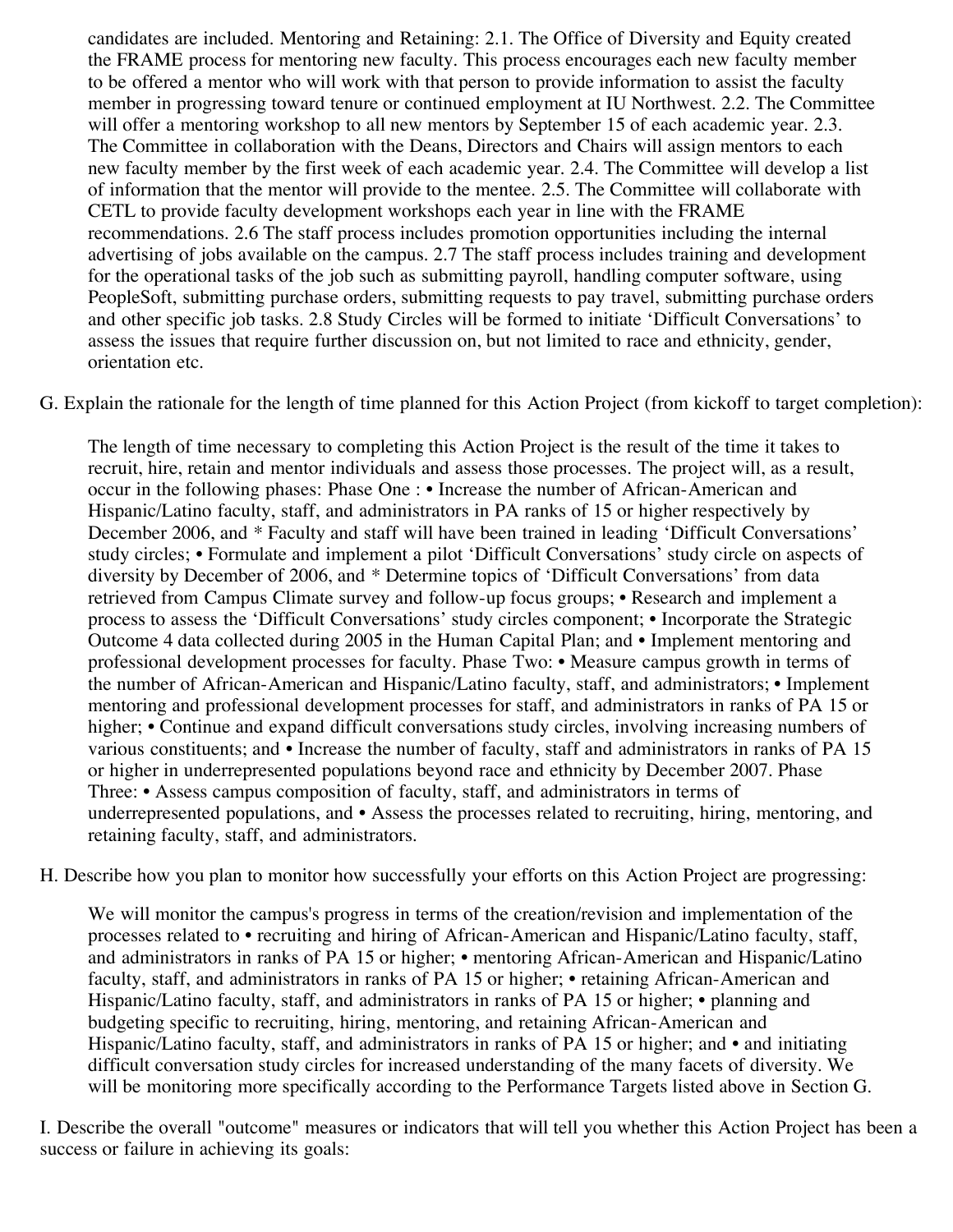Recruitment and Hiring: o Number of African-American and Hispanic/Latino faculty, staff and administrators in ranks of PF 15 or higher at IU Northwest on 12/31/06 as compared to those same groups on 12/31/05. Mentoring and Retention: o Number of faculty, staff and administrators in ranks of PA 15 or higher who participated in a formalized mentoring process. o The number of faculty, staff and administrators in ranks of PA 15 or higher who remain at IU Northwest on 1/1/07. Difficult Conversations: o Number of study circles held on the IU Northwest campus during 2006. o Number of faculty, staff and administrators that participate in the study circles in 2006.

J. Other information (e.g., publicity, sponsor or champion, etc.):

 the following ways: • provide administrative and institutional support, • provide faculty, staff, and We plan to keep your institution's attention and energies focused on this Project and its goal(s) in administrative development opportunities , • recognize and integrate into the institutional reward process, and • provide financial support. The campus community will be engaged using the following methods: o Share with campus community the definition, purpose, dates, times, locations and facilitators of the difficult conversations study circles` via IUN listserve and the Deans and Directors Council to be distributed and discussed in unit meetings; o Vice Chancellors will share definition, purpose, dates, times, locations, themes and facilitators of difficult conversation study circles with department heads to be distributed and discussed in department staff meetings; o AQIP project director on diversity will work with the Executive Committee of the Faculty Organization to ensure faculty participation and understanding of the definition, purpose, dates. times, location, themes and facilitators for the 'Difficult Conversation' study circles; o Publish definition, purpose, dates, times, locations, themes and facilitators of the 'Difficult Conversations' study circles on the Shared Vision Web page; and o Publish definition, purpose, dates, times, locations, themes and facilitators of the 'Difficult Conversations' study circles in the IUN News.

K. Project Leader and contact person:

| Contact Name: Denise Travis, Dr. |                   |  |
|----------------------------------|-------------------|--|
| Email:                           | dravis@ium.edu    |  |
| Phone:                           | 219-980-5618 Ext. |  |

### **Annual Update: 2006-09-12**

A. Describe the past year's accomplishments and the current status of this Action Project.

The campus has been successful in meeting its goal to increase the representation of African Americans within our faculty, biweekly staff, and administrative ranks. African American representation on our faculty has grown from nine to twelve. The Division of Nursing, which had no full-time African American faculty, was successful in recruiting two new African American faculty. At the biweekly level the campus added two additional African Americans. At the administrative level, the campus increased its African American representation through the recruitment of a Vice Chancellor for Academic Affairs. African Americans now represent 50% of the members of the Chancellor's Cabinet. The campus was able to retain all of its seven Hispanic faculty, and one of the Hispanic faculty was promoted to the rank of Associate Professor. The number of Hispanics represented among our professional staff increased by one. The campus was able to promote a biweekly employee, who had recently been awarded his/her baccalaureate degree into a professional position. While we have not reached our goals to increase African American representation at the professional staff level or Hispanic representation at the biweekly level, there are still several vacant positions for which we are recruiting, and we may still reach our objectives by December 31. While our measurement for achieving the goal is based on the change of gross numbers for faculty, staff, and administrators, we are also collecting data that drills down for faculty rank and professional and biweekly staff classifications. Collecting this data will allow IU Northwest to track our hiring processes over time to insure that we are not just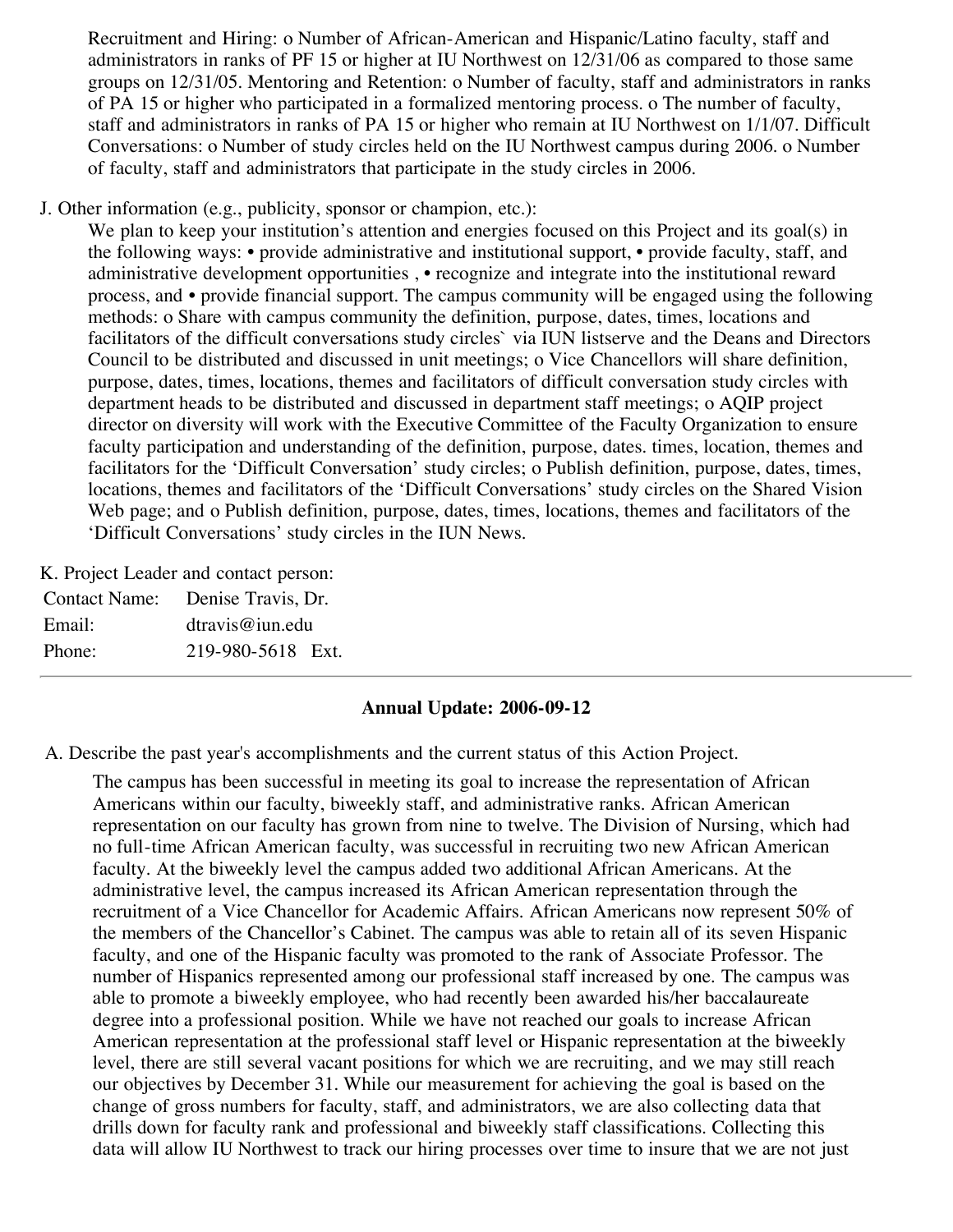the following results: A. Does your unit have a formalized mentoring process in place? If yes, is several of Business' mentoring components. B. How long is the mentor assigned to the new hire? first semester of hire. C. Have you identified any gaps in your mentoring process? Business, within the Division. D. Is there any service/function that you would like centralized, e.g., hiring diverse candidates to fill the lower-level positions. It will also allow us to track those who have been hired to see if they are advancing. For instance, in the case of African American faculty, we increased the number of lecturers from one to three; increased assistant professors from zero to two; and decreased visiting faculty from two to one as one of the visiting faculty was hired into a tenure-track position. In a proactive move to prepare for the 'Difficult Conversations' component of this Action Project, five faculty, administrators, and staff members of IU Northwest attended a train-the-trainer workshop on 'Difficult Conversations' conducted by the Race Relations Council in October 2005. Each member was an active participant in the training process and has agreed to facilitate 'Difficult Conversation' circles on the IU Northwest campus in fall 2006. The Campus Climate Survey was administered to all faculty and staff during the Spring Semester. Participation was much higher than we had expected with 73% faculty participation and 63% staff participation. On July 25 and 26, four focus groups with staff and three focus groups with faculty were conducted by IU Human Resources consultants. There was a waiting list for staff who wanted to participate in a focus group. The purpose of the focus groups was to develop ideas regarding the most effective actions to take in addressing the concerns identified through the campus climate survey. After the focus groups were conducted, the results of the Campus Climate Survey were shared with the campus. The consultants' report from the focus group will be delivered to the Chancellor's Cabinet in September and shared with the strategic planning committee. Data from the 2005 analysis on mentoring was utilized to develop additional research questions designed to gather data on individual academic units mentoring processes. On June 6, 2006 members of the Deans' and Directors' Council were asked to think about mentoring in their units and the process they are currently utilizing. On June 16, 2006 a four question survey was distributed to the Deans/Directors of Social Work, Business, Education, SPEA, Nursing, Education, the College of Arts and Sciences and the Library. The survey yielded the mentoring process in writing? Business, Education and Social Work have a written formalized mentoring process in place. Nursing and SPEA do not have a formalized process in place; however, both units make every effort to pair new faculty with a faculty member in their respective area. The Library does not have a formalized process in place; however, the IU Libraries system (8 campuses) has a mid-tenure review process and theoretically a mentoring program to accompany this. The College of Arts and Science does not have a formalized process in place; however, they are participating in the 2006 mentoring process as they have assigned mentors to all new 2006 hires. Note: Although Social Work has a formalized process in place, a discussion was held between the Director of Social Work and the Dean of Business about the structure and methodology of the Business mentoring process. As a result, Social Work adopted Business, Education, and Social Work assign a mentor through the tenure process. SPEA's mentor is assigned "as long as the new hire wants it," and the Nursing faculty mentor is assigned for the Nursing and Education have not identified any gaps in their mentoring processes. SPEA identified having difficulty when the new faculty member has a specialization that does not match well with current tenured faculty members. When this occurs, SPEA faculty try to fill the gaps, but they may have to call on a faculty member from a different SPEA campus to accomplish this. Historically, in Social Work, the third year review has not taken place. It is their plan to institute the review in the 2006-2007 academic year with the goal that this review is institutionalized scheduling of certain workshops? The Center for Excellence in Teaching and Learning is utilized by all units for faculty development. It is the common agreement among the Deans and Directors that this Center continue to serve in this capacity. In July 2006, the Deans and Directors were asked to submit the names of all new hires and their assigned mentors to the Center for Excellence in Teaching and Learning. Questions from this group and COAS Chairs were referred to this AQIP Action Project Team. Issues addressed included who could/should be a mentor, what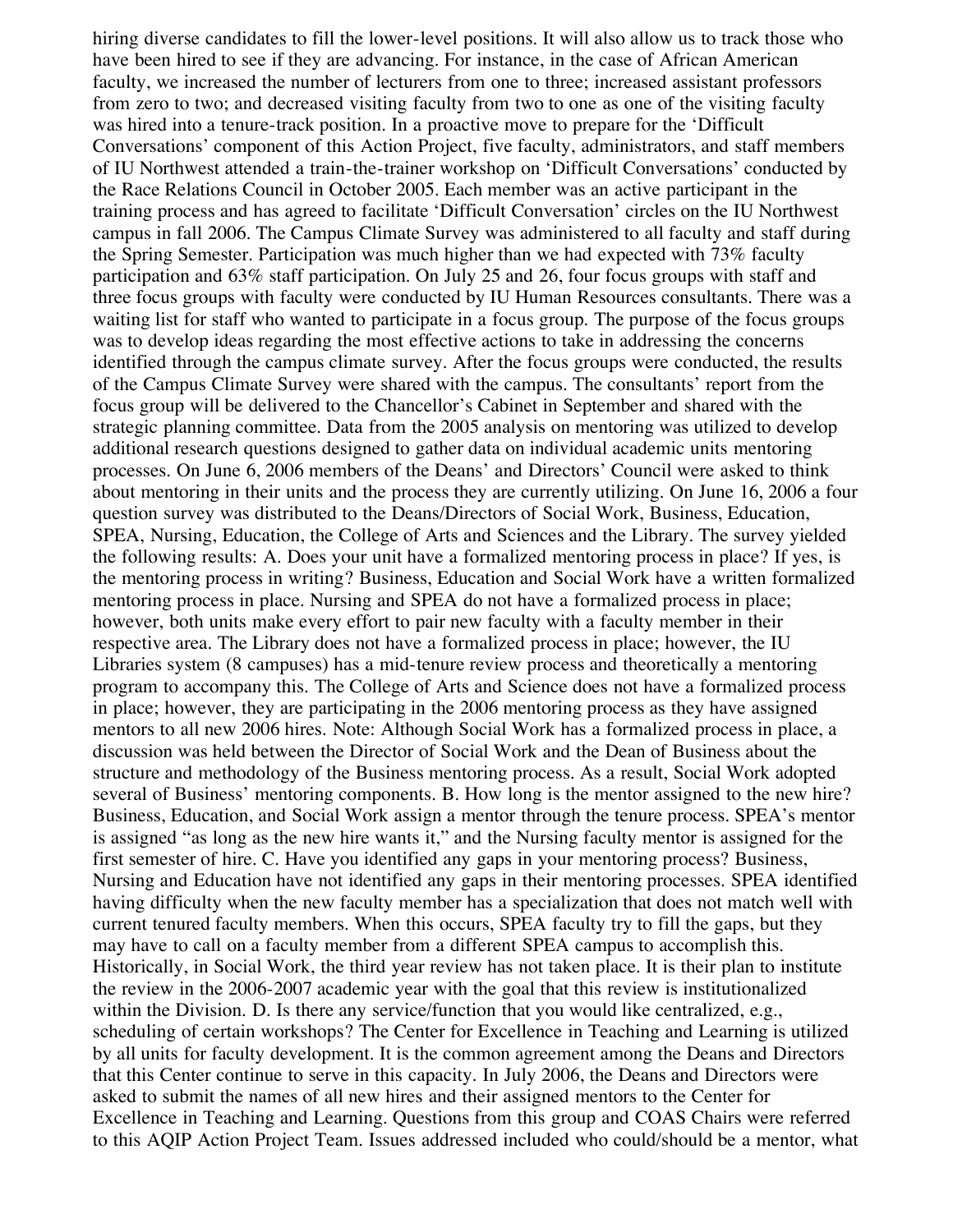happens if there is not a mentor available within the unit, and how Divisions can most effectively pair mentors with new hires. On August, 21, 2006, the leader of the AQIP Action Project Team made a presentation regarding the progress on the mentoring component of this Action Project to date to new faculty hires at the New Faculty Orientation. The attendants' questions were answered, and they were referred to their Deans or Directors when inquiries were made about who specifically their mentors would be. In addition, a member of this Action Project Committee attended a workshop on diversity, Minority Faculty Recruitment and Retention at the 13th Annual International Conference on Learning, to gain insight into how other colleges and universities were addressing these issues.

### *Review (09-16-06):*

This is an important action project and connects especially well with AQIP Category Valuing People. It is outstanding that at this point in your action project, you have already documented the gains that have been made in recruiting and hiring African-Americans and Hispanic/Latinos at a number of levels. Even though you haven't quite met your goals, your progress is to be commended. The broad participation of people makes this even more effective for your institution and the students.

### B. Describe how the institution involved people in work on this Action Project.

The Deans and Directors of each academic unit were instrumental in the work performed on this Action Project. Feedback on the recruiting processes for diverse candidates was solicited by the Chancellor's Cabinet from the Council on Campus Diversity and the Deans and Directors. The Chancellor and Vice Chancellors kept the spotlight on the importance of creating a more diverse workforce. Many Deans and Directors took a more active interest in the recruitment process and made inquiries about the diversity of the pool of candidates. The emphasis on measuring success in concrete terms rather than intangible plans seemed to communicate a heightened level of importance. A member of the Campus Council on Diversity (CCD) served on each search and screen committee for faculty, administrative, and professional positions at level 16 and above. Their presence on each committee kept the importance of diversity front and center, and the CCD members also provided resources on effective ways to reach diverse candidates. The Chancellor sent emails to the campus to encourage participation on the Campus Climate Survey. Reminders of the deadline for the completion of the survey were sent out. Vice Chancellors, Deans, and Directors encouraged their employees to complete the survey. A \$5 gift certificate to the campus cafeteria was also provided to those who completed the survey. Those who participated in the focus groups were also given a token stipend. To ensure motivation and communication, mentoring was placed on the agenda of the Deans' and Directors' Council meeting on three separate occasions. This communication was then followed up by an email restating the data request. Emails were followed by telephone and face-to-face conversations. Additional follow-up emails and communication were added when necessary.

### *Review (09-16-06):*

Internal involvement in this action project appears to be extensive from many different levels. Information about this action project has been shared with all employees in a variety of formats. The utilization of multiple formats is an excellent strategy to disseminate information and to facilitate discussion about an action project that has the potential to create positive change in your organization.

## C. Describe your planned next steps for this Action Project.

At this time, all of the faculty positions have been filled, and we have not met our objective to increase the number of Hispanic faculty. As a result, the recruitment process used this year will be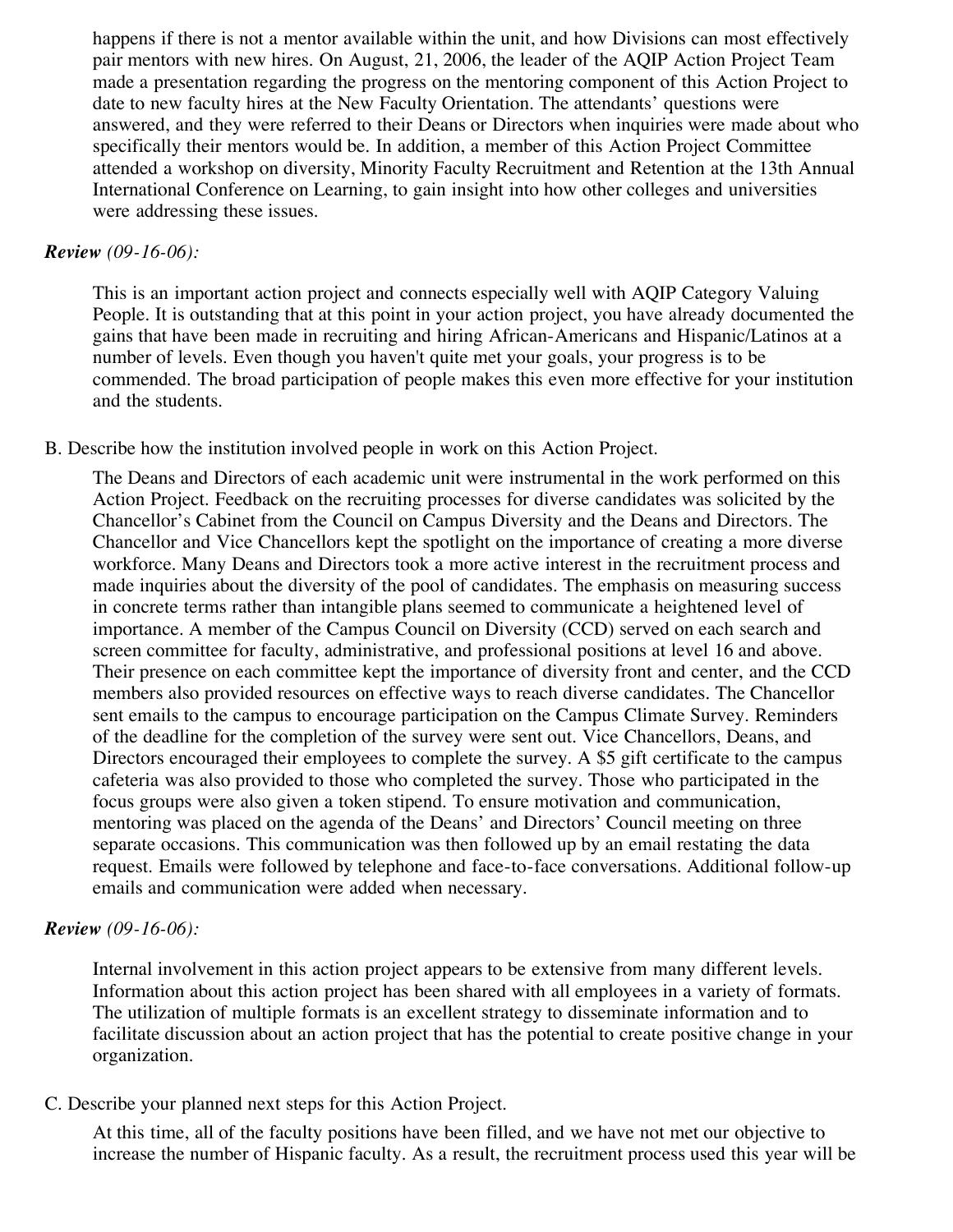reviewed with the members of the Campus Council on Diversity, the Deans, Directors, and the chairs of the search and screen committees to learn what practices were successful in providing a diverse pool of candidates and hiring diverse candidates and if there were any obstacles in being able to successfully hire diverse candidates. Our peer institutions, which were approved by the Indiana University Board of Trustees in 2006, will also be queried as to their best practices. Any changes to be made in the recruitment process will be implemented by November 1, so that the new faculty and staff recruitment cycle for the next fiscal year will have the full benefit of any lessons learned. When the IU Human Resources consultants' report is received in September, the topics for "Difficult Conversations" will be identified. One topic for a "Difficult Conversations" study circle will be identified by the Chancellor's Cabinet to be conducted on campus in November. Next steps will be the development of a plan to insure maximum participation in the study circles, which will include scheduling, possibly another small gift certificate, and the identification of measures to determine success or effectiveness of the study circles. The next step in the mentoring component of the Action Project is to take the results of the mentoring survey and make recommendations for a shared formalized mentoring process to IU Northwest Administration and the Strategic Planning Team. Given this, it is understood that there is uniqueness within the departments that will be respected as the shared process is formulated.

### *Review (09-16-06):*

Planned next steps include reviewing of the recruitment process as well as the mentoring process. Using small tokens to celebrate participation may be a successful strategy for getting people involved. This may also be an opportunity to build working relationships across institutional departments to to help form new connections between individuals and departments.

D. Describe any "effective practice(s)" that resulted from your work on this Action Project.

The mentoring component of this Action Project is being developed as a shared process that can be used across all the academic units at Indiana University Northwest. Upon the completion of this initiative, other institutions interested in a shared, formalized faculty mentoring methodology can adopt or adapt the processes, policies and procedures to fit their institutional needs. The value of this shared, formalized faculty mentoring process is improved faculty morale, increased faculty retention, and a decrease in costs associated with recruiting and replacing faculty.

### *Review (09-16-06):*

As your project progresses, this may prove to be an effective practice that could be replicated at other colleges and universities. Please keep AQIP apprised of your progress and assessment of this practice.

### E. What challenges, if any, are you still facing in regards to this Action Project?

One of our challenges is the available number of diverse Ph.D faculty across disciplines. In some disciplines, for example, Business, there are few candidates from which to recruit and many recruiters. At a small regional campus like ours, it is difficult to be able to offer a competitive compensation, and when we do, it creates compression issues and hard feelings for existing faculty. Another issue, which we explored but on which we were not able to come to agreement was providing rewards to those academic units that were able to recruit successfully and hire diverse faculty for their unit. Some academic units thought some disciplines would have an unfair advantage due to the supply of PhDs in that particular discipline. Although there has been substantial participation in the survey and focus groups, to date, everything has been confidential. It will be important to create an atmosphere where employees will feel comfortable participating and being open and frank in the 'Difficult Conversations' study circles. The College of Arts and Sciences (COAS) presents the biggest challenge for the mentoring component. Comprised of 14